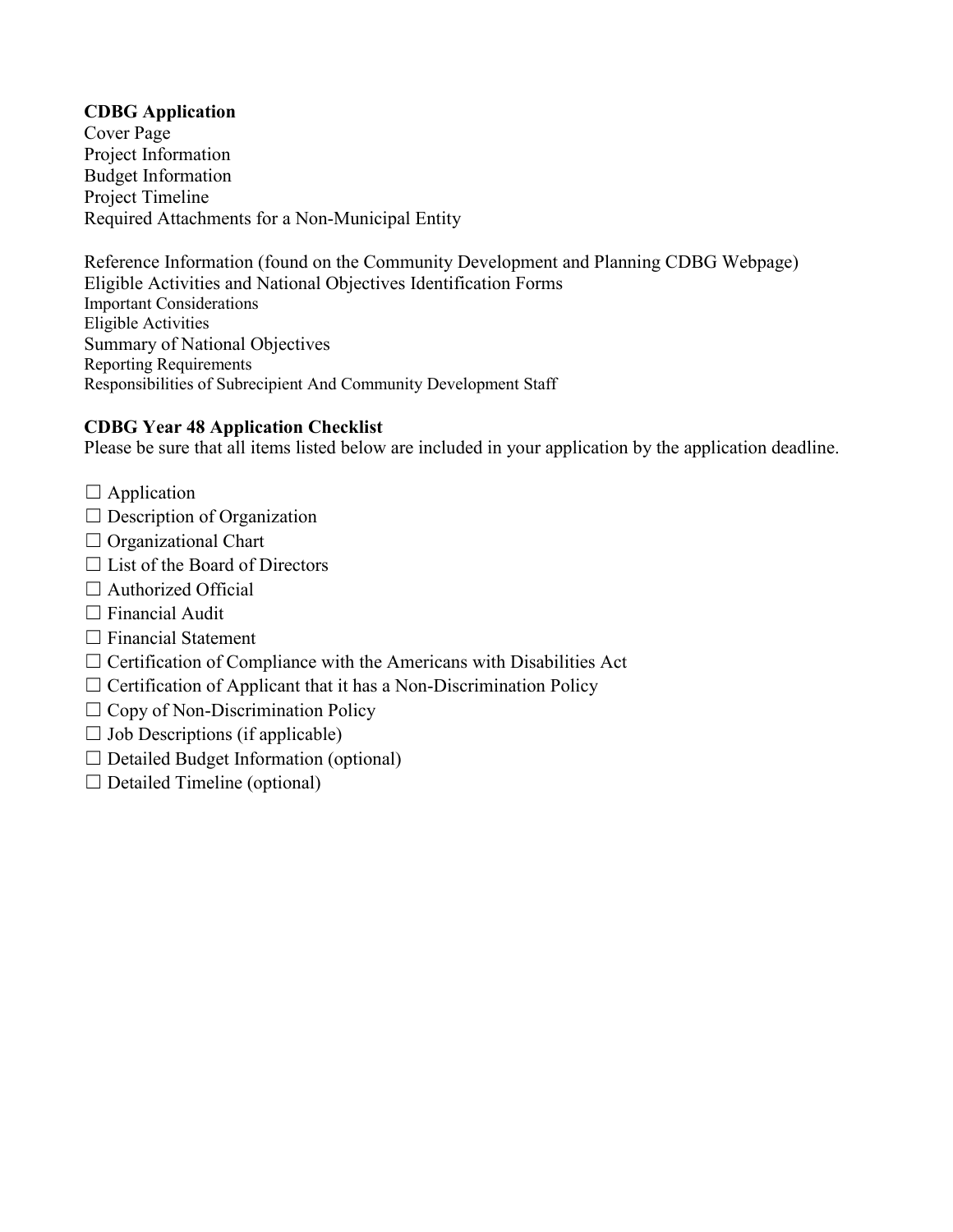### **Federal Community Development Block Grant Program Application Year 48 CDBG Funding 2021 – 2022**

# **APPLICANT INFORMATION**

Agency or Organization: Organization Address: Mailing Address (if different): DUNS #/Unique Entity Identifier: *(Can be obtained by registering at SAM.gov)* 501(c)3 Number Web Address: Phone: Total Organization Budget (all operations) Contact Name: Contact Email:

Name of Proposed Project: Brief Description of Proposed Project:

Total CDBG Year 48 Funding Request: \$ Is this project currently funded by CDBG? (*Drop-down: Yes/No)* If yes, what is the grant amount? \$

If the Year 48 request is higher than Year 47 funding (for the same project), please explain the need for an increase:

If you have prior year CDBG Grant funds (Year 46 or earlier) that are unspent, please provide a plan for spending down the balance of funding:

Proposed National Objective (*Drop-down)*

- Low/Moderate Income Area Benefit
- Low-Moderate Income Limited Clientele
- Urgent Need (this is rarely used)
- Prevention/Elimination of Slums/Blight (this is rarely used)
- Low/Moderate Housing Benefit

Which best describes the Activity (*Drop-down)*

- Public Facility Improvement
- Housing Rehabilitation
- Economic Development
- Small Business Assistance
- Planning/Administration
- Youth Services
- Homelessness Services
- Mental Health Services
- Legal Services
- Elder Services
- Other (please describe)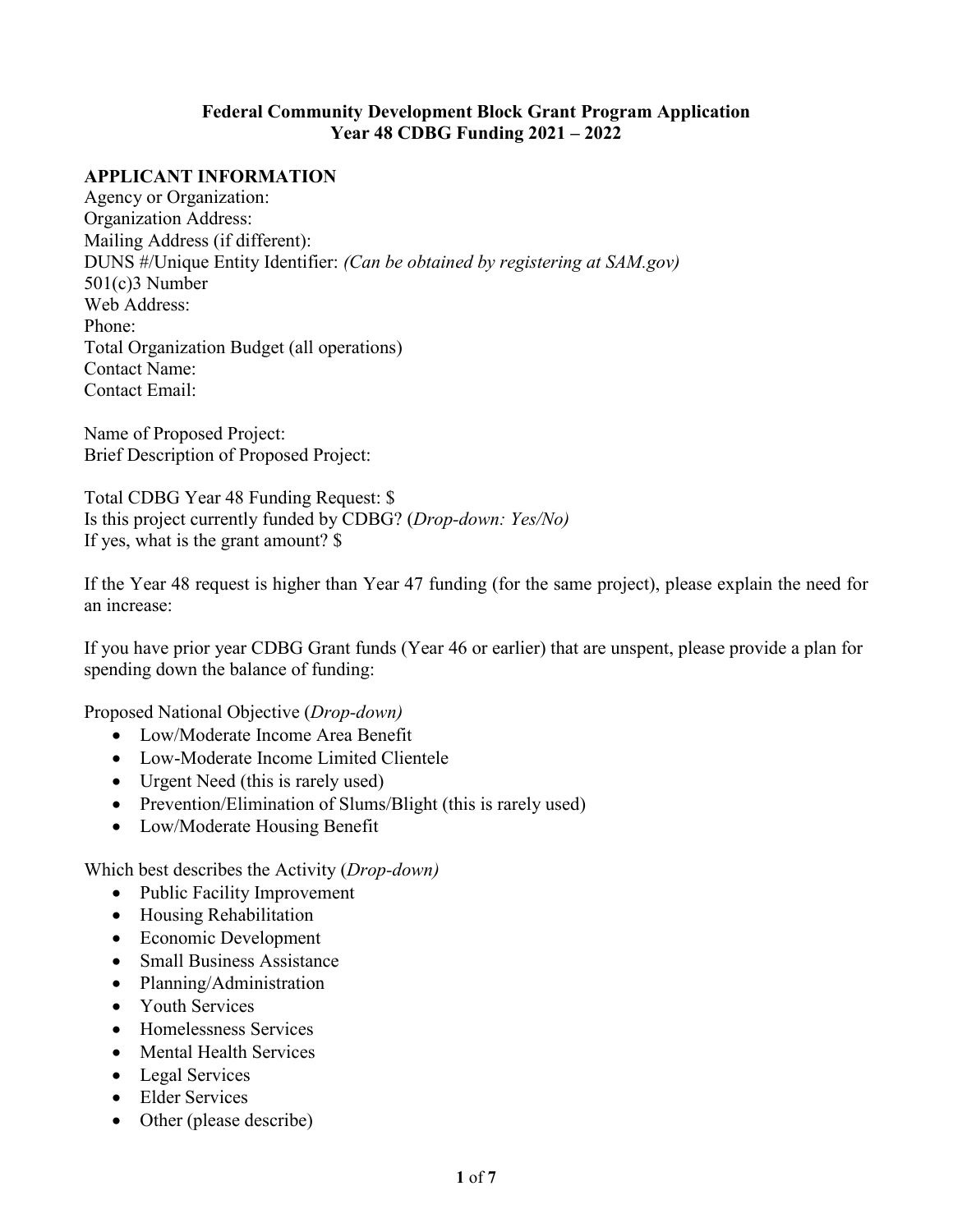# **PROJECT INFORMATION**

- 1. Describe the community development or housing needs (as outlined in the City's Five Year Consolidated Plan, available on the City of Fitchburg website) to be addressed by the proposed project:
- 2. Describe the goal of the proposed project (The proposed solution to the problem/need identified above):
- 3. Describe the proposed project activities to be undertaken to achieve the goal (Activities include strategies, techniques or types of treatment utilized in the delivery of program services):
- 4. Who will be served by the proposed project? (Include specific groups or individuals as well as the geographic area primarily benefiting from the activity)
- 5. How many estimated beneficiaries will be served in Year 48 with CDBG funds? Is this an unduplicated count? (*Unduplicated means that each client is counted only once, even if services are ongoing on services are provided to the client more than once.) (Drop-down: Yes/No)*
- 6. Indicate the type of group to be served (*drop-down*):
	- Individuals
	- Families
	- Business
	- Households
	- Housing Units
- 7. Explain how project performance will be measured:
- 8. Number and type of service units to be delivered (e.g. number of meals provided, number of people offered overnight shelter, hours of translation services, number and dollar amounts of loans, etc.):
- 9. Describe the outcome or impact the activity will have on the population to be served (How will the proposed CDBG program improve the quality of life for recipients?):
- 10. Identify the inputs (e.g. staffing, equipment, supplies and other resources) that will be needed for the proposed CDBG activity. Attach job descriptions of the staff to be paid under the Community Development Block Grant Program:
- 11. If applicable, is the activity site universally (handicap) accessible? (*Drop-down: Yes/No)*
- 12. If it is not, are there plans to make the site accessible (describe)?
- 13. Describe your agency's compliance with Title VI of the Civil Rights Act. What types of language assistance services, if any, are provided by your agency to Limited English Proficient (LEP) persons?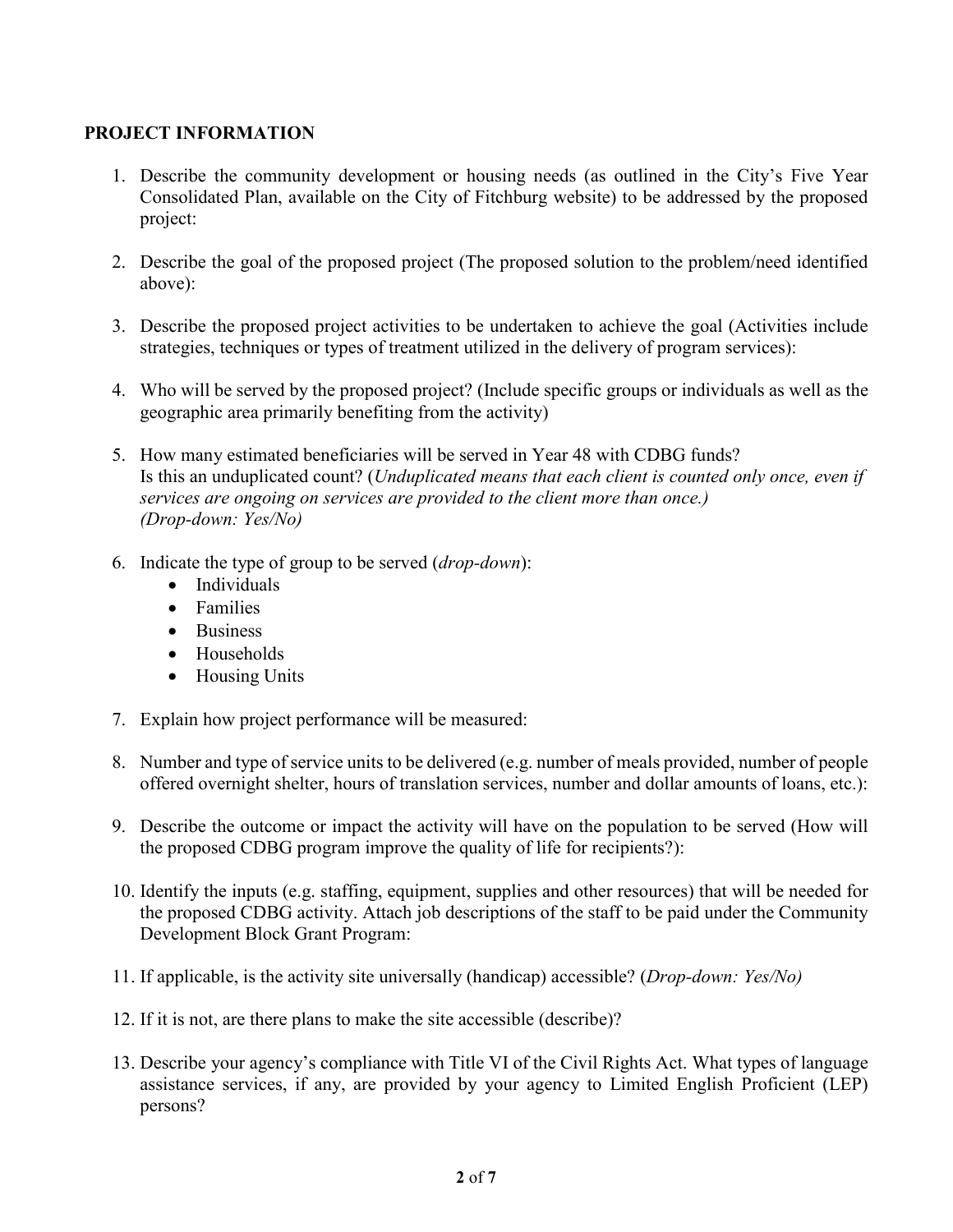- 14. Will your project be ready to proceed in the 2022-2023 Program Year, which begins July 1, 2022? (*Drop-down: Yes/No*)
- 15. Is this project already underway or ongoing? If so, please describe.
- 16. Please briefly describe your agency's background and explain why your agency is well positioned to provide this proposed activity/service.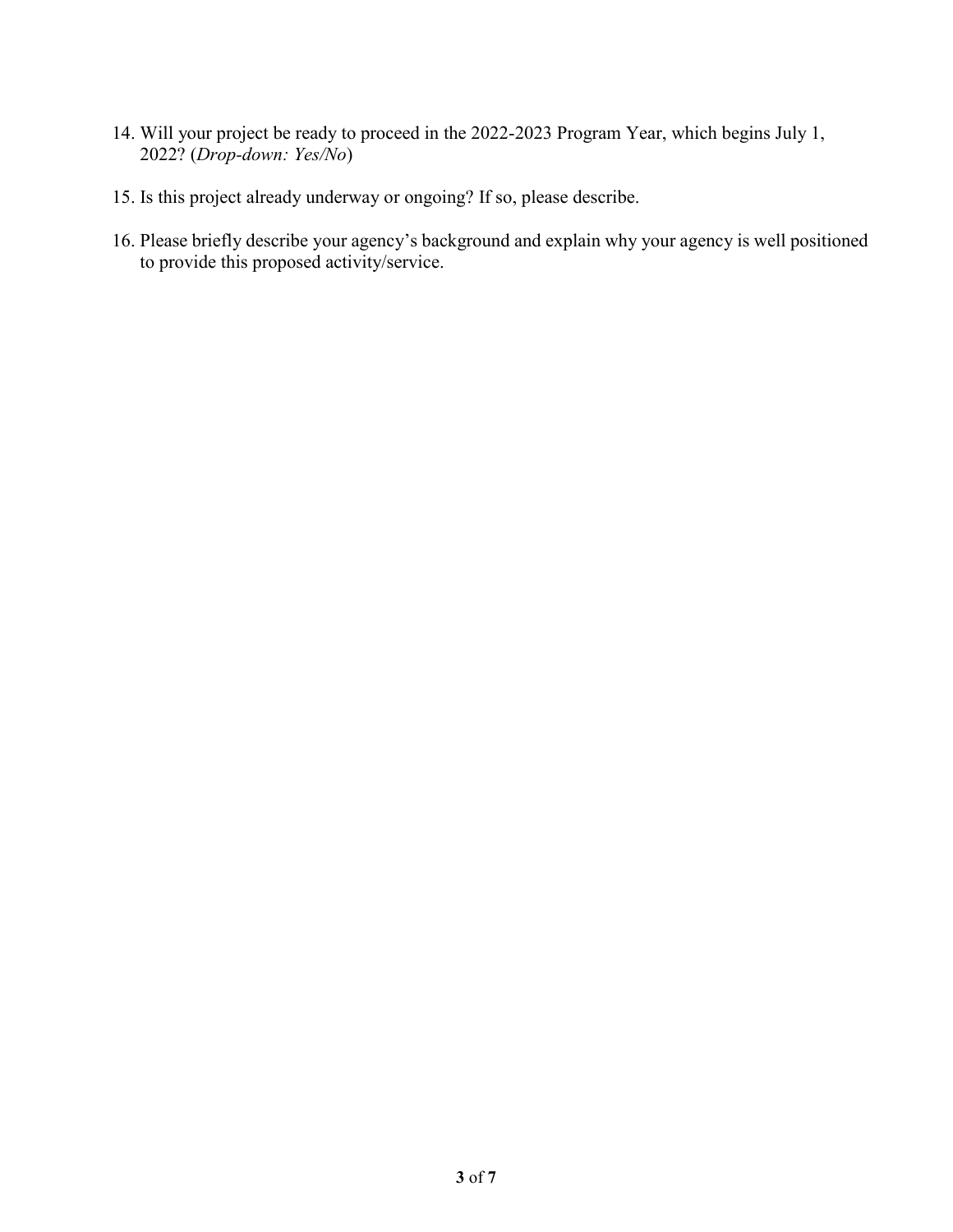# **BUDGET INFORMATION**

All applicants must submit a project budget.

The current project budget (Year 47, 2021 - 2022) (if applicable):

CDBG Project Funding: Other Project Funding: Total Project Funding:

Identify efforts to obtain alternative sources of funding for the current fiscal year, but were denied.

The proposed project budget (Year 48, 2022- 2023): CDBG Project Funding: Other Project Funding: Total Project Funding:

Matching Funds for Proposed Project:

Source/Amount/Secured (*Checkbox*)/Can project proceed without this source (*Drop-down Yes/No*)/ Use of Funds Source/Amount/Secured (*Checkbox*)/Can project proceed without this source (*Drop-down Yes/No*)/ Use of Funds Source/Amount/Secured (*Checkbox*)/Can project proceed without this source (*Drop-down Yes/No*)/ Use of Funds Source/Amount/Secured (*Checkbox*)/Can project proceed without this source (*Drop-down Yes/No*)/ Use of Funds

#### **Itemized Budget**

Please list each budget line item to be paid with CDBG funds

Expense/Amount Expense/Amount Expense/Amount Expense/Amount Expense/Amount Expense/Amount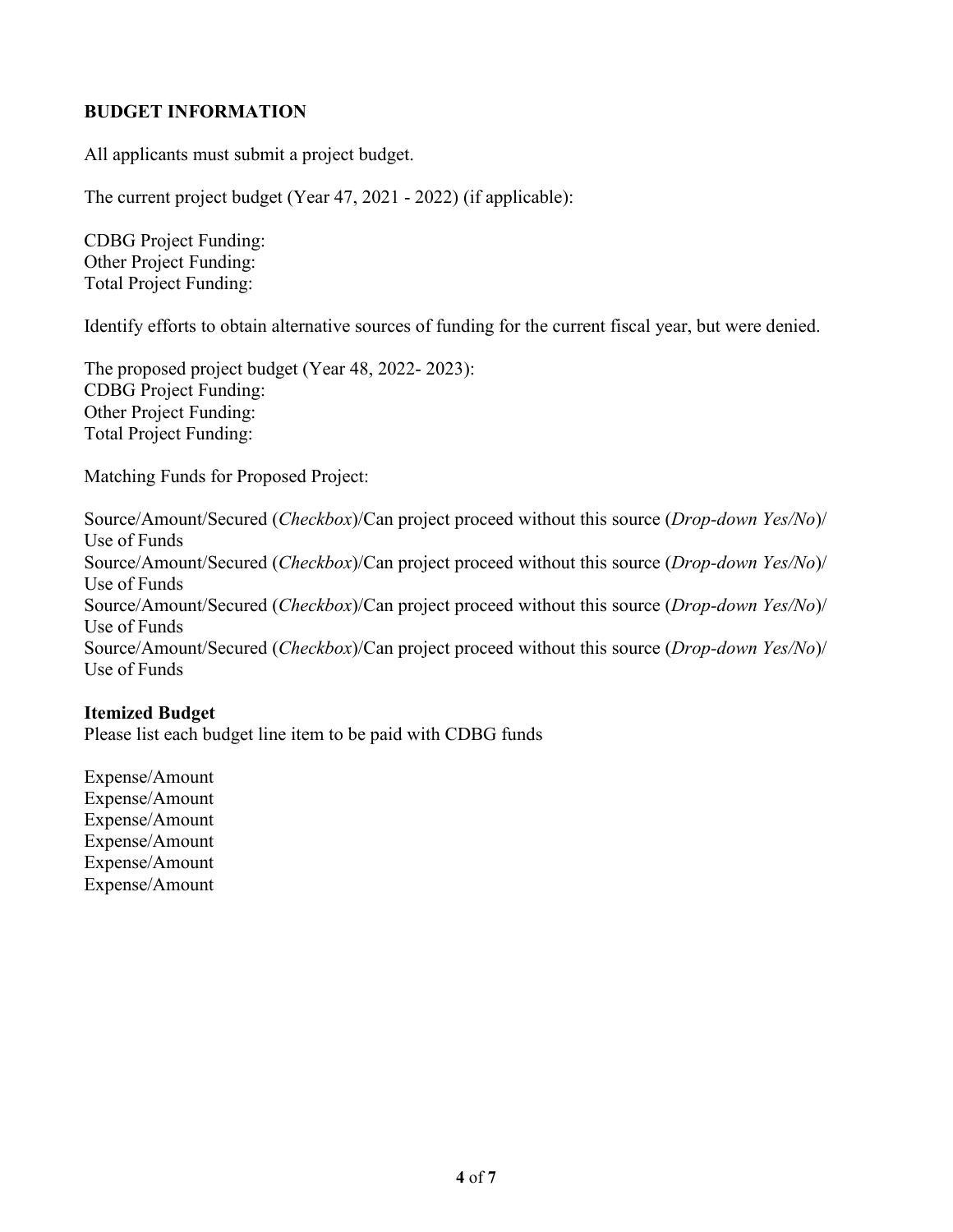# **PROJECT TIMELINE – Construction Projects Only**

Please note project milestones (e.g. Launch, End of Phase I, etc.)

Milestone/Date (approx.) Milestone/Date (approx.) Milestone/Date (approx.) Milestone/Date (approx.) Milestone/Date (approx.) Milestone/Date (approx.)

If available, please attach a scope of work and project schedule in the attachments section.

Applicant Signature (*checkbox*)